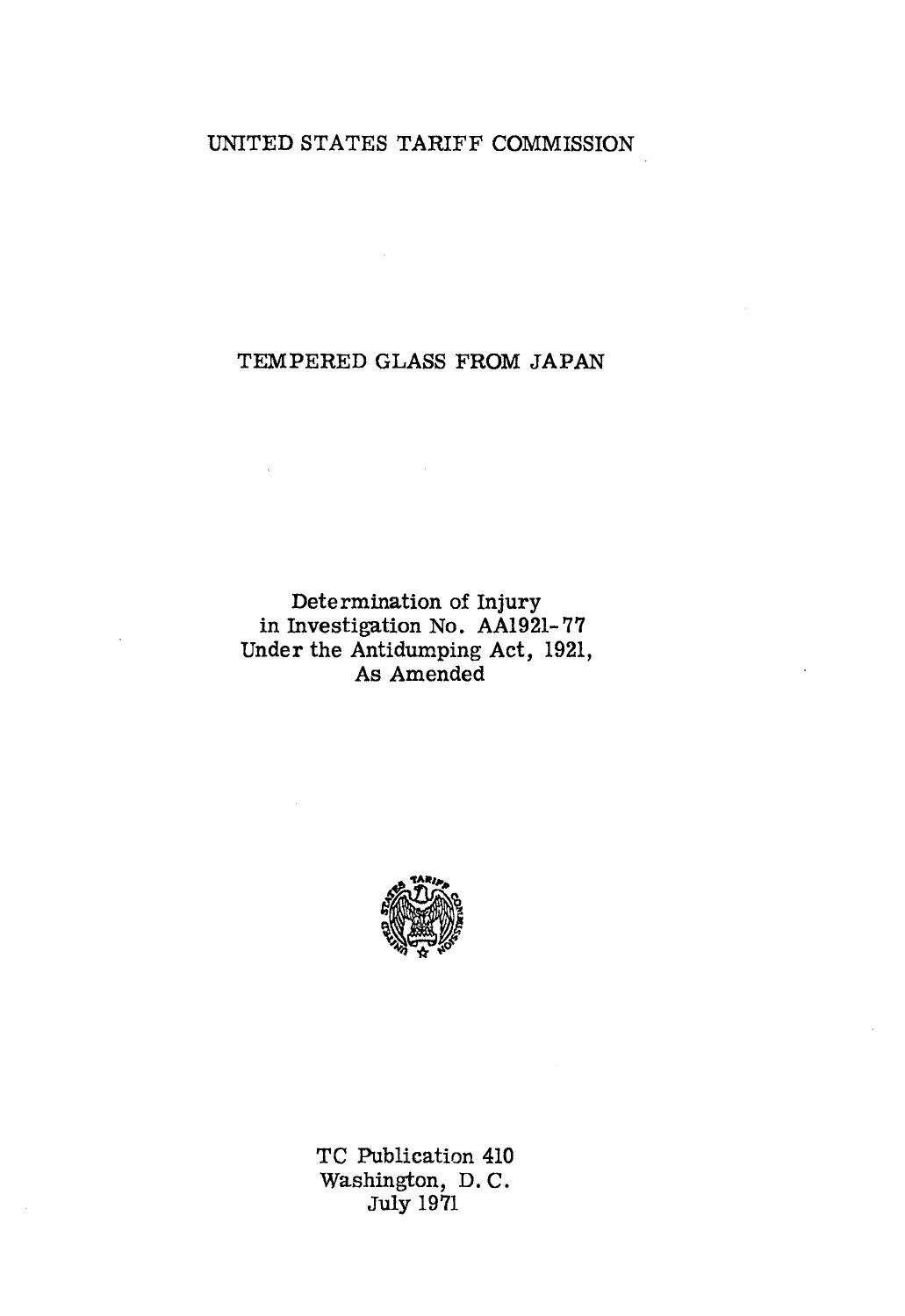# UNITED STATES TARIFF COMMISSION

Catherine Bedell, *Chairman* 

Glenn W. Sutton

Will E. Leonard, Jr.

George M. Moore

J. Banks Young

Kenneth R. Mason, *Secretary* 

-------------------------------------

Address all communications to United States Tariff Commission Washington, D. C. 20436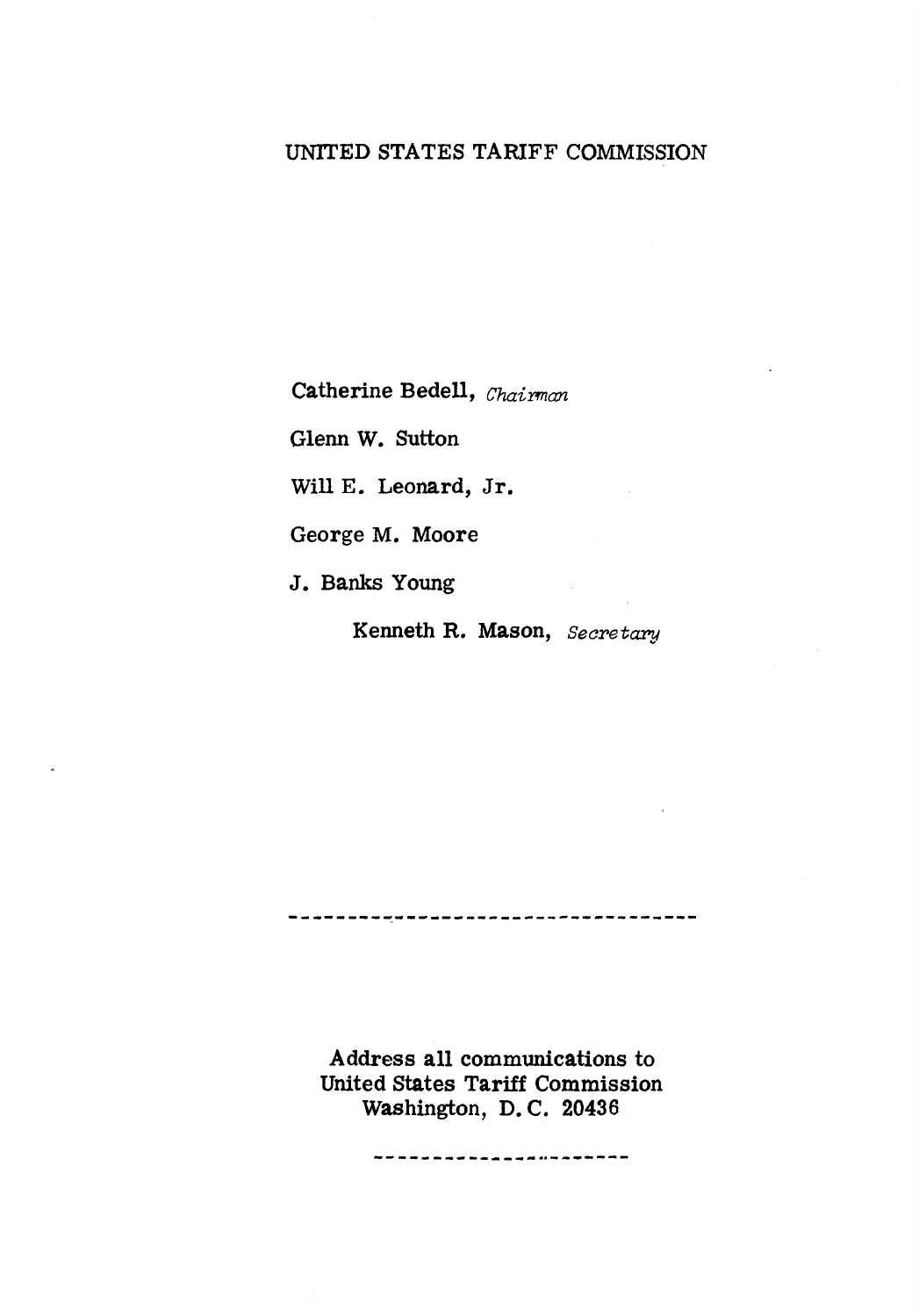## UNITED STATES TARIFF COMMISSION Washington

## CAA1921-11 J

# TEMPERED GLASS FROM JAPAN

'

#### Determination or Injury

The Assistant Secretary of the Treasury advised the Tariff Commission on May 3, 1971, that tempered sheet glass from Japan is being, and is likely to be sold in the United States at less than fair value within the meaning of the Antidumping Act, 1921, as amended. In accordance with the requirements of Section 20l(a) or the Antidumping Act (19 U.S.C. 160(a)), the Tariff Commission instituted Investigation No. AA1921-77 to determine whether an industry in the United States is being or is likely to be injured, or is prevented from being established, by reason of the importation of such merchandise into the United States.

A public hearing was held on June 22, 1971. Notice of the investigation and hearing was published in the Federal Register of May 8, 1971 (36 F.R. 8624).

In arriving• at a determination, the Commission gave due consideration to all written submissions from interested parties, evidence adduced at the hearing, and all factual information obtained by the COmmission's- staff.

On the basis of the investigation, the Commission has detennined that an industry in the United States is being injured by reason of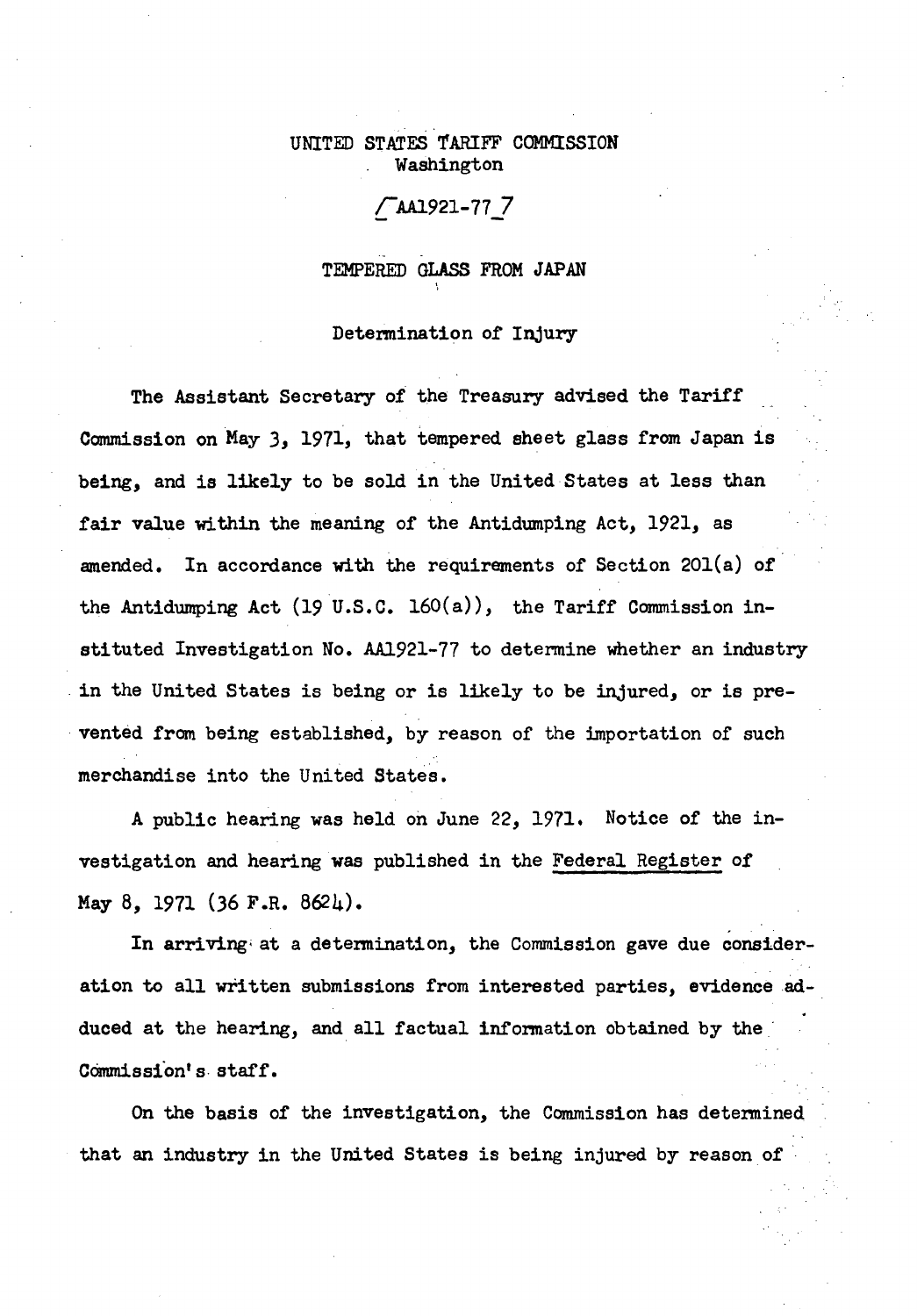the importation of tempered sheet glass from Japan, sold at less than fair value within the meaning of the Antidumping Act, 1921, as amended. 1/

1/ Commissioners Sutton and Moore determined in the affirmative and Commissioners Leonard and Young determined in the negative. Pursuant to Section 201(a) of the Antidumping Act, the Commission is deemed to have made an affirmative determination when the Commissioners voting are equally divided. Chairman Bedell did not participate in the determination.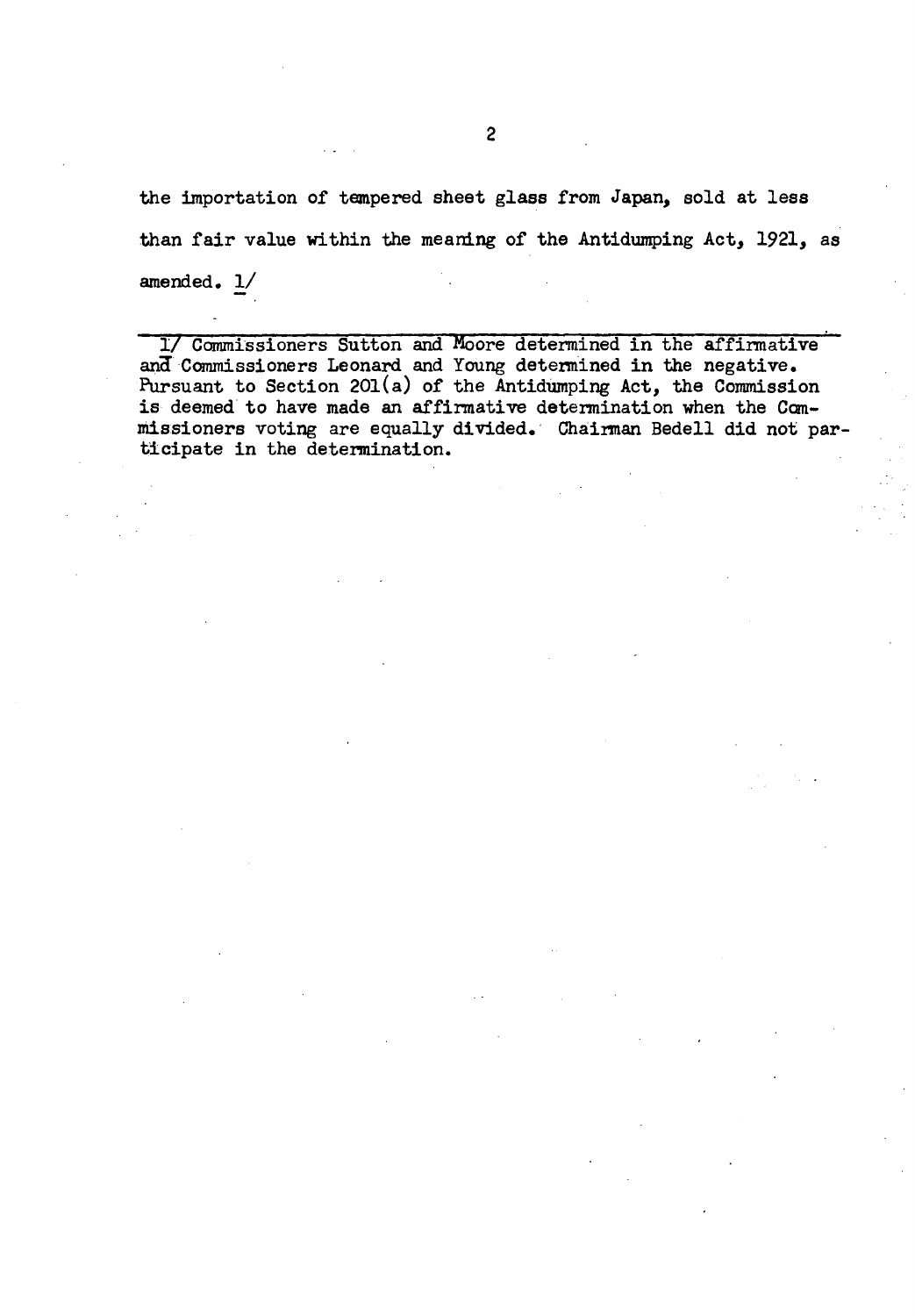### Statement of Reasons for Affirmative Determinations by Commissioners Sutton and Moore

In our opinion, an industry in the United States is being injured by reason of the importation of tempered glass from Japan sold at less than fair value (LTFV) within the meaning of the Antidumping Act of 1921, as amended. In making our determination, we have considered the injured industry to consist of the facilities in the United States producing tempered glass. Tempered glass for patio doors, the specific article from Japan sold at LTFV, is currently produced in 13 plants, operated by 9 firms.

The Commission's investigation has revealed that the price advantage afforded the foreign supplier by the sales at LTFV has contributed to market penetration by Japanese glass, market disruption on the East and West Coasts, and price suppression in the danestic market.

#### Market penetration and market disruption

In response to the passage by an increasing number of States of legislation requiring the use of "safety" glass in patio doors, as well as a rapidly expanding consumer demand, the U.S. consumption of tempered sheet glass for patio doors has multiplied in recent'years. Apparent consumption in 1970--45 million square feet--was about 3 times the level of consumption in 1967--17 million square feet. In both 1967 and 1968 imports of tempered glass for patio doors from Japan supplied about 3 percent of U.S. consumption of such glass. However, in 1969, the year that included the period upon which Treasury based its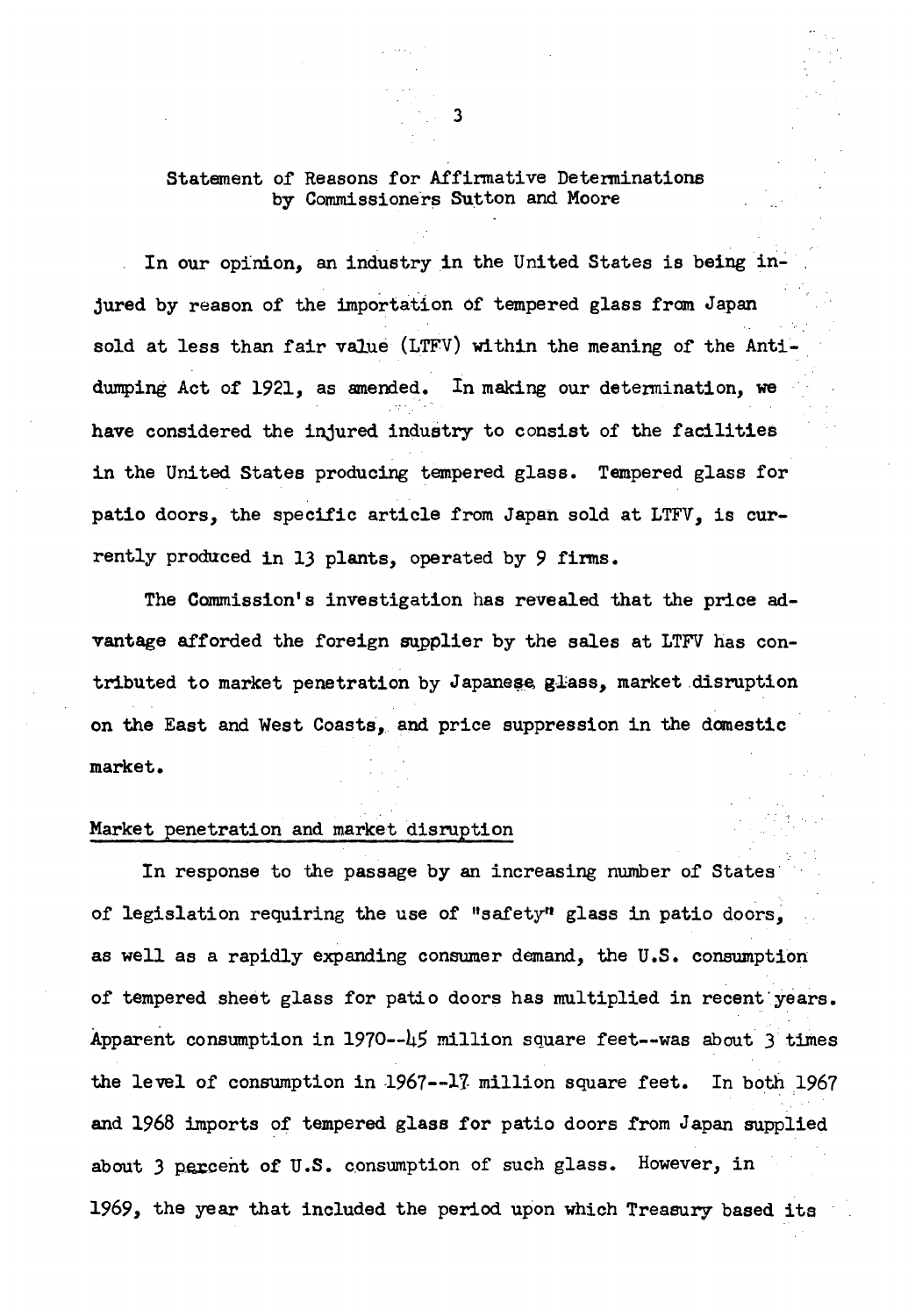LTFV determination, the Japanese share of the booming U.S. market sharply increased, amounting to more than 11 percent. While the Japanese market share declined in 1970 (likely in part because of Treasury's dumping investigation), it was still more than twice as large as in 1967 and 1968. The Treasury data shows that a.substantial part of the imports of tempered glass from Japan during the period investigated (May-August 1969) were priced at LTFV. These LTFV sales were a significant contributing factor to the sudden penetration achieved by the Japanese in 1969.

There is considerable evidence that the U.S. market for tempered glass for patio doors was seriously disrupted as a result of the imports of such glass from Japan sold at LTFV. As will be described be. low, the sales of Japanese tempered glass in the United States have been an important cause of the severe price competition that has existed. The fivefold increase in imports of such glass from Japan between 1968 and 1969 had widespread market repercussions. Price discounting has prevailed; especially in coastal markets. As a consequence, one,domestic producer who serves the East Coast has virtually dropped out of the market for' tempered glass for patio doors·.

#### Price effects

In markets where the product is generally homogeneous, where several suppliers exist, where customers are price conscious and able to shift from one supplier to another with· relative ease, price competition is often intense. Under such circumstances, a small price advantage, one which might be unimportant in other markets, can be decisive in determining who makes a sale. These characteristics typify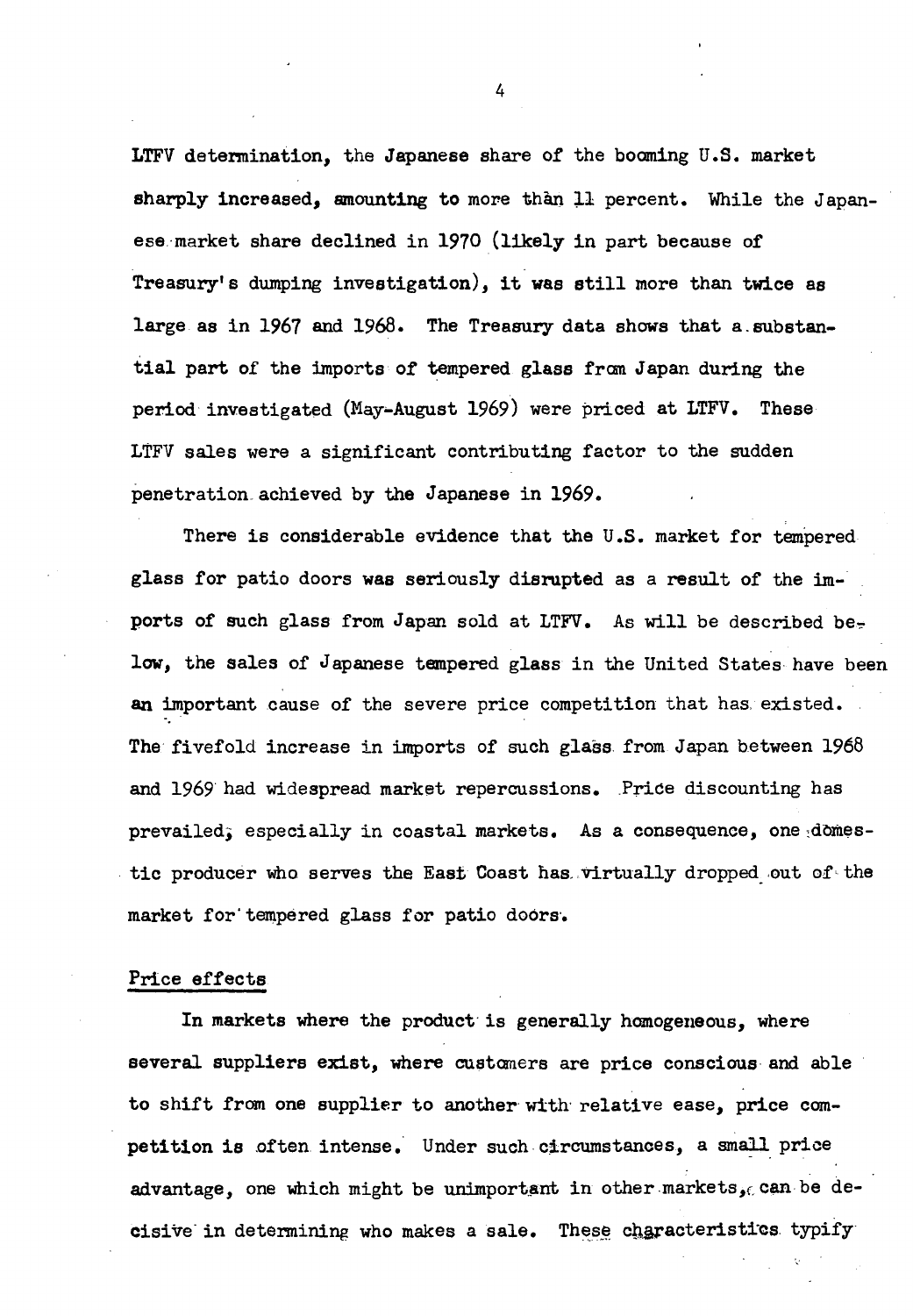the domestic market for tempered glass for patio doors. A realized price differential of 1 cent per square foot, or less, can have an appreciable effect on sales. Hence, dumping margins in this case need not be great to confer a distinct advantage to the foreign producer, nor must the price advantage be such that the price of imported glass drastically undercuts the price of the domestic article.

Under the intensive price competition that has generally existed, prices of tempered glass in various local markets have often presented niixed and changeable patterns--the prices of domestic glass at times being above the prices of imported glass, and vice versa. Data obtained by the Commission indicate, however, that in *1969* and · .1970 the delivered price of Japanese tempered glass for patio doors, ·on the average, was slightly less than that of the like danestic article. For a representative size of such tempered glass  $(3/16$  inches thick,  $3\mu$  x 76 inches in area) the difference was in the neighborhood of a cent . per square foot. The ratio of LTFV margins to the amount of underselling was about *50* percent of the price differential on the West Coast and about 80 percent on the East Coast. Unquestionably, the LTFV margins were a significant factor enabling the Japanese supplier to engage in price canpetition. By the same token, the supply of Japanese glass available at highly competitive prices limited the ability of the domestic industry to improve its price position appreciably, without loss of customers to the imported article. Data show that for the United States as a whole, the average price per square foot of the representative size of patio glass mentioned above charged by domestic producers was not increased from *1969* through June 1971.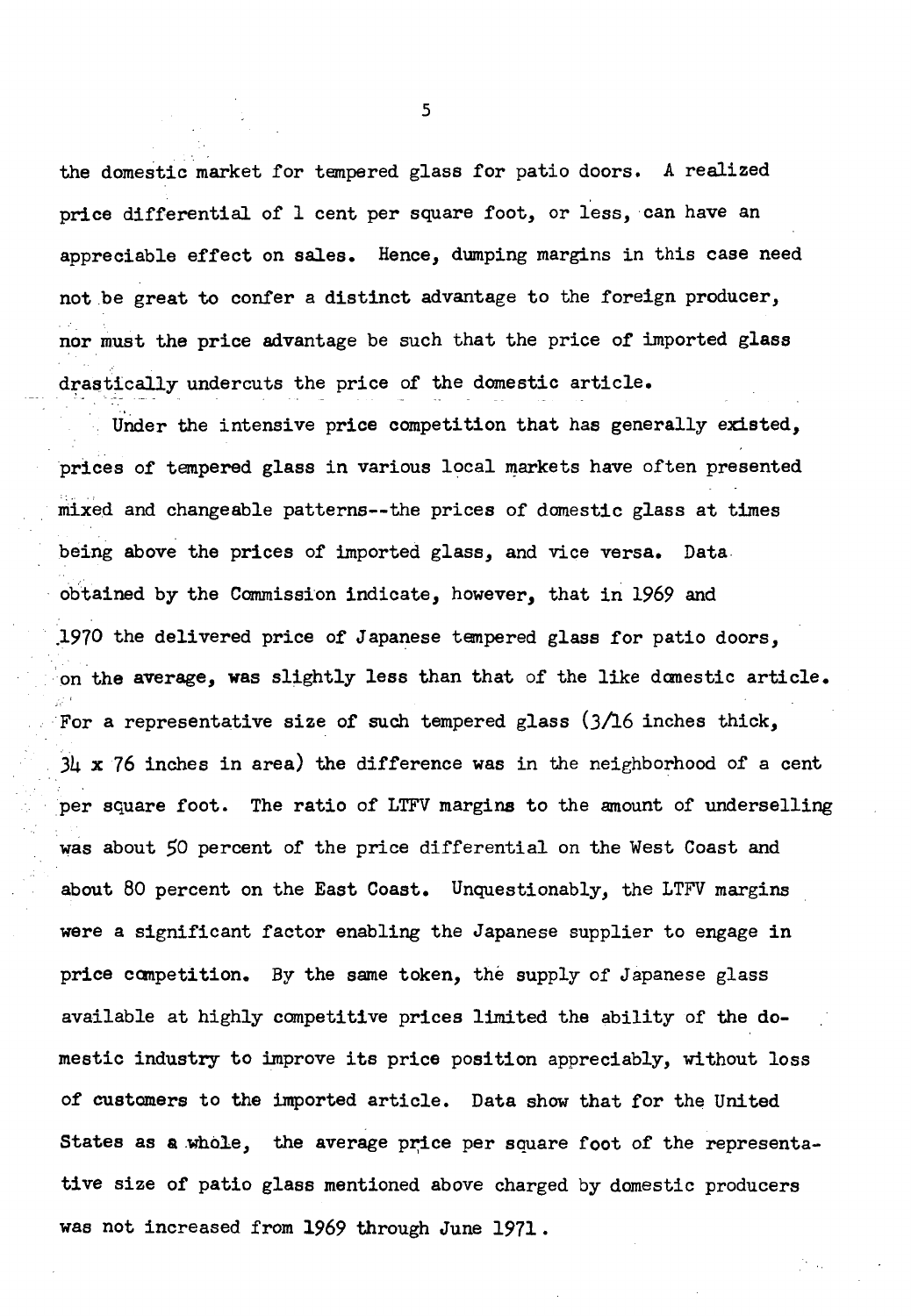#### Conclusioni

The sale of tempered glass from Japan at less than fair value was a significant factor augmenting the ability of the Japanese supplier to engage in price discounting and competition in the  $U.S.$ market. The LTFV sales contributed to market penetration and market disruption. The economic factors favorable to the domestic industry that have been present in recent years, such as the remarkably growing market which has resulted in the expansion of domestic capacity. and output, should not detract from the adverse consequences and significant price effects of the LTFV sales. We determine that, within the meaning of the Act, an industry in the United States is being injured by reason of the imports of tempered sheet glass from Japan sold at LTFV.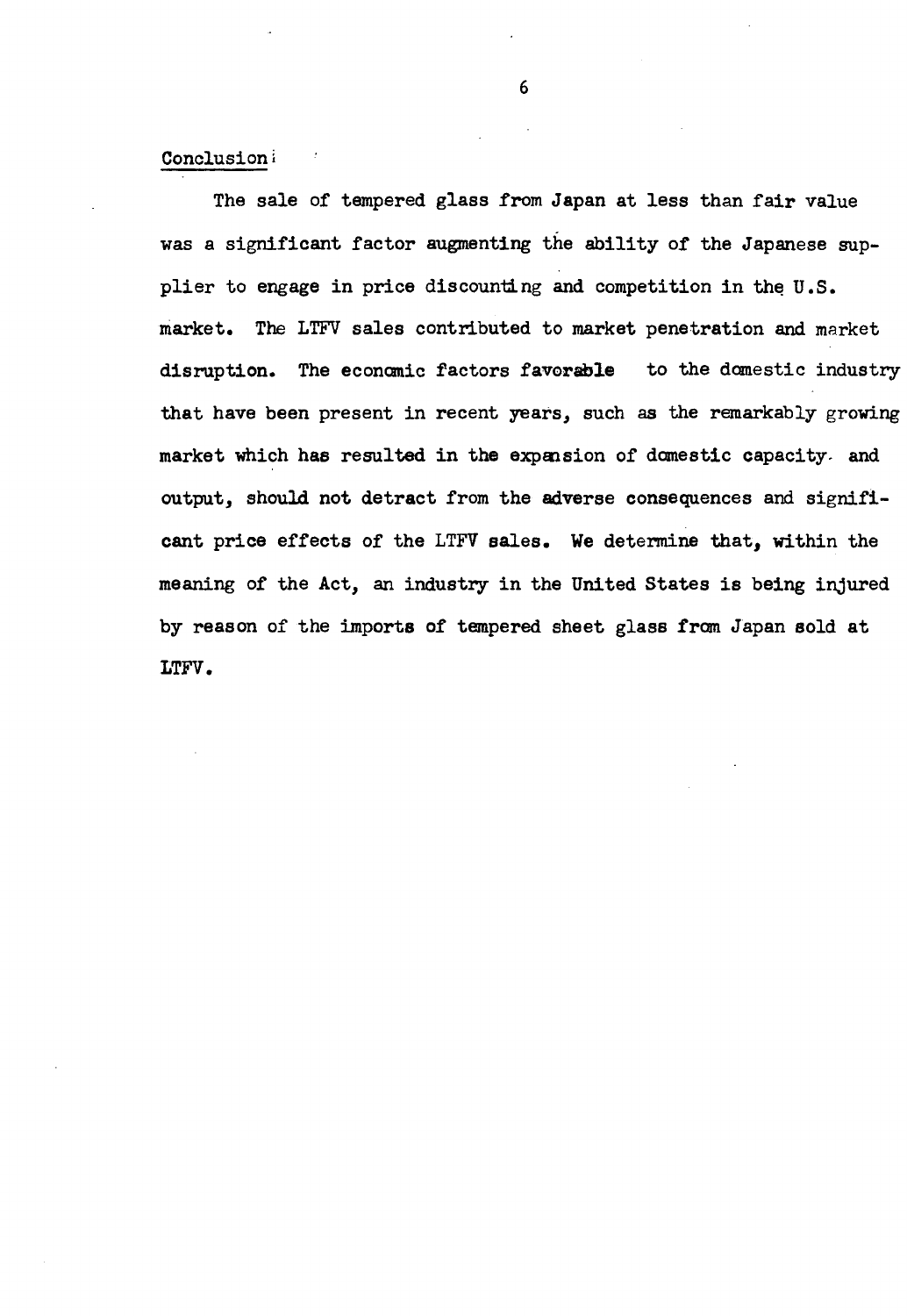#### Statement of Reasons for Negative Determination of Commissioners Leonard and Young

In our opinion no industry in the United States is being or is likely to be injured, or is prevented from being established, by reason of the importation of tempered sheet glass from Japan sold at less than fair value. In our determination in this investigation, the industry is considered to consist of all of the domestic facilities producing tempered glass. Important in so defining the industry is the fact that the same facilities may be used for tempering glass for a number of end uses.

#### Sale at less than fair value

Tempered sheet glass from Japan, which the Treasury finds to be sold at less than fair value, consists almost entirely of that for patio doors. The imported glass, like the domestic, is delivered to the door manufacturer, freight and other costs prepaid, at the same price (about 40 cents a square foot) regardless of destination in the United States. The net price realized by the foreign supplier varies with the freight (roughly 4 to 7 cents a square foot). The price is equal to fair value or above on nearly all shipments from Japan to the Pacific Coast, and on two-thirds of those to the entire United States. It is below fair value, by an average of about 3/4 of 1 cent a square foot, on the remainder. On the shipments from Japan as a wbole, the amount by which the glass is sold at less than fair value is about 1/4 cent a square foot or 6/10 of 1 percent. There are few circumstances under which a domestic industry would be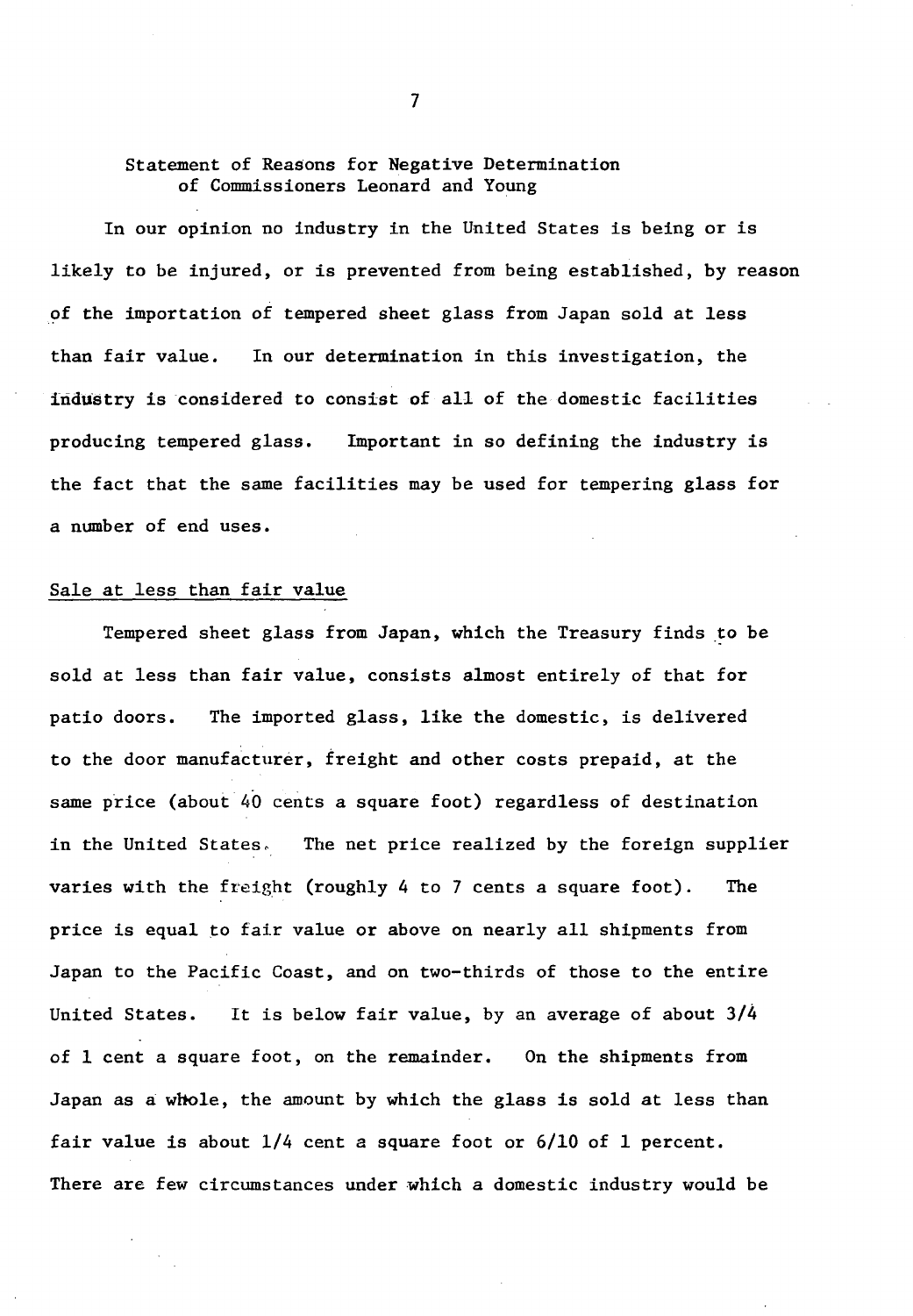injured by such a small margin. No such circumstances are found in this case.

#### Imports from Japan

Asahi Glass Company, in Tokyo, is the only Japanese company exporting tempered glass for patio doors to the United States. The firm was a minor source of imports until 1969 when, after a lump sum payment and for a continuing royalty, it was licensed by PPG Industries to produce non-automotive glass by the Herculite-K or "gas hearth" process. Little increase occurred in the imports from Japan until April 1969.

Imports of tempered sheet glass from Japan in 1969 and 1970 were at the level of 4 million square feet a year. This was about 1 percent of U.S. consumption of tempered glass in all uses; and about 10 percent of the consumption in patio doors. Any significance that might be attached to the larger proportion in patio doors is qualified by the rapid expansion taking place in domestic production for that use.

#### U.S. production

U.S. production of tempered glass as a. whole increased from 250 million square feet a year in 1967 to a level of from 315million to 335 million square feet a year in  $1968-70$ . The production for use in patio doors, on the other hand, increased progressively.. As compared with 15 million square feet in 1967, it became 23 million in 1968, and it increased further to  $28$  million square feet in  $1969$ ,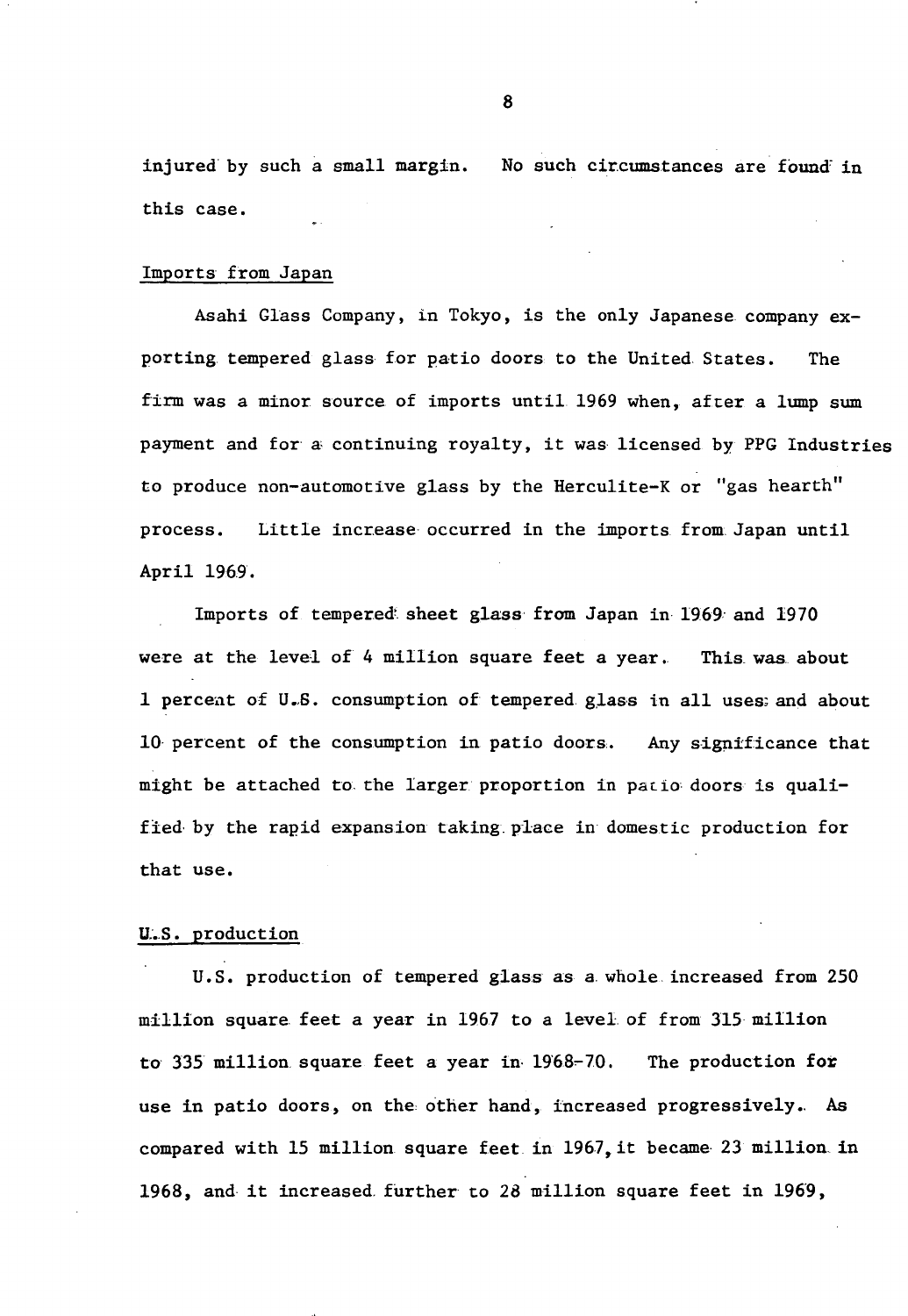and to 38 million in 1970. The increase (5 million square feet) in 1969 was larger than the total imports of tempered glass from Japan in that year and the increase (10 million square feet) in 1970 was  $2-1/2$  times as large as the imports from Japan. This situation is not indicative of injury or susceptibility to injury to the domestic industry from imports at less than fair value.

U.S. producers' shipments of all tempered glass in the final quarter of 1971 were 35 percent larger, and their shipments of tempered glass for patio doors were 45 percent larger than in the corresponding months of 1970, reflecting large additions to capacity during the year. New capacity is still under construction. This would be conclusive evidence that the imports had not prevented a new industry from being established.

#### Prices

The leading producers quote a uniform delivered price throughout the United States on tempered glass in standard.sizes for patio doors. This price has lately been increased and is now 42-1/2 cents a square foot. Producers' prices on actual transactions, however, range down to 35 cents a square foot.

Producers' prices on actual transactions have shown no trend since the first quarter of 1969, when they were reduced 5 percent. The reduction at that time could not have resulted from the imports from Japan at less than fair value, because the whole margin of sale below fair value (six-tenths of 1 percent) was only a small